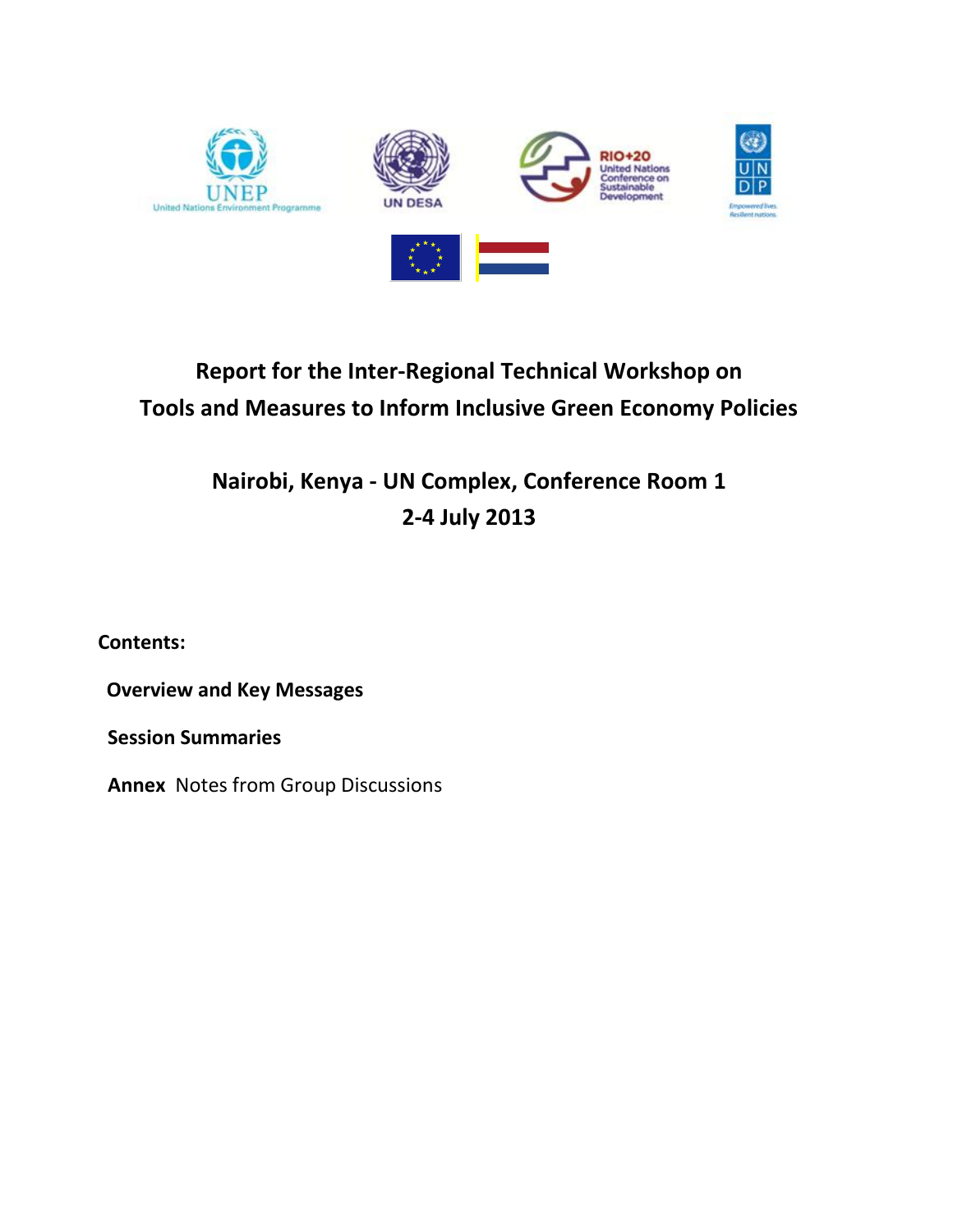# **Report for the Inter-Regional Technical Workshop on Tools and Measures to Inform Inclusive Green Economy Policies Nairobi, Kenya - UN Complex, Conference Room 1 2-4 July 2013**

### **Overview**

UNDP, UNEP, and UNDESA organized an "Inter-regional Technical Workshop on Tools and Measures to Inform Inclusive Green Economy Policies" in Nairobi, Kenya from 2-4 July. This Workshop provided a forum for over 100 officials and experts from 25 countries, a majority from Africa, representing ministries of finance, planning, and environment, and civil society. UN agencies and multi- and bilateral development partners, including the WB, AfDB, GIZ, DANIDA, the Green Growth Best Practices Initiative and Green Economy Coalition also participated.

Participants shared experiences on implementing inclusive, green economy approaches as a means for reducing poverty and ensuring more equitable sustainable development. Break-Out Groups assessed the strengths and weaknesses of different integrated assessment and modeling tools, environmental fiscal reforms, and measurement frameworks. The workshop also helped identify how the UN system and partners can better respond to growing country demand for inclusive green economy approaches.

As follow-up, the UN and partners will integrate workshop recommendations into ongoing inclusive green economy programming. This technical workshop is one of a series of events co-organised through the [UNEP-DESA-UNDP Green Economy Joint Programme](http://groups.undp.org/t/3856450/133807/11064/10/) with the support of the Netherlands and European Commission. Workshop activities were informed by and feed into the [Green Growth Knowledge](http://groups.undp.org/t/3856450/133807/11065/11/)  [Platform](http://groups.undp.org/t/3856450/133807/11065/11/) [\(www.ggkp.org\)](http://www.ggkp.org/) as well as the work of the [UNDP-UNEP Poverty Environment Initiative.](http://groups.undp.org/t/3856450/133807/1331/12/)

### **Key Messages**

- Rio+20 debates have helped highlight different perspectives on inclusive Green Economy (iGE) approaches within and across countries and public, private, and civil society institutions, and their links to the MDGs and post-2015 discussions. As the Rio+20 Outcome Document notes, iGE policies can be an **important means** to **reducing poverty** and supporting more **sustainable development**.
- While there are trade-offs, iGE approaches do not mean choosing between growth, social progress, or environmental sustainability. With strong cross-sector planning and policy frameworks and a **"wholeof-governance"** approach, inclusive green economies can be designed in ways that limit harm for groups or sectors, and increase access to investments, while increasing equality and social well-being. The **social** and **inequality dimensions** of iGE approaches in particular require greater focus.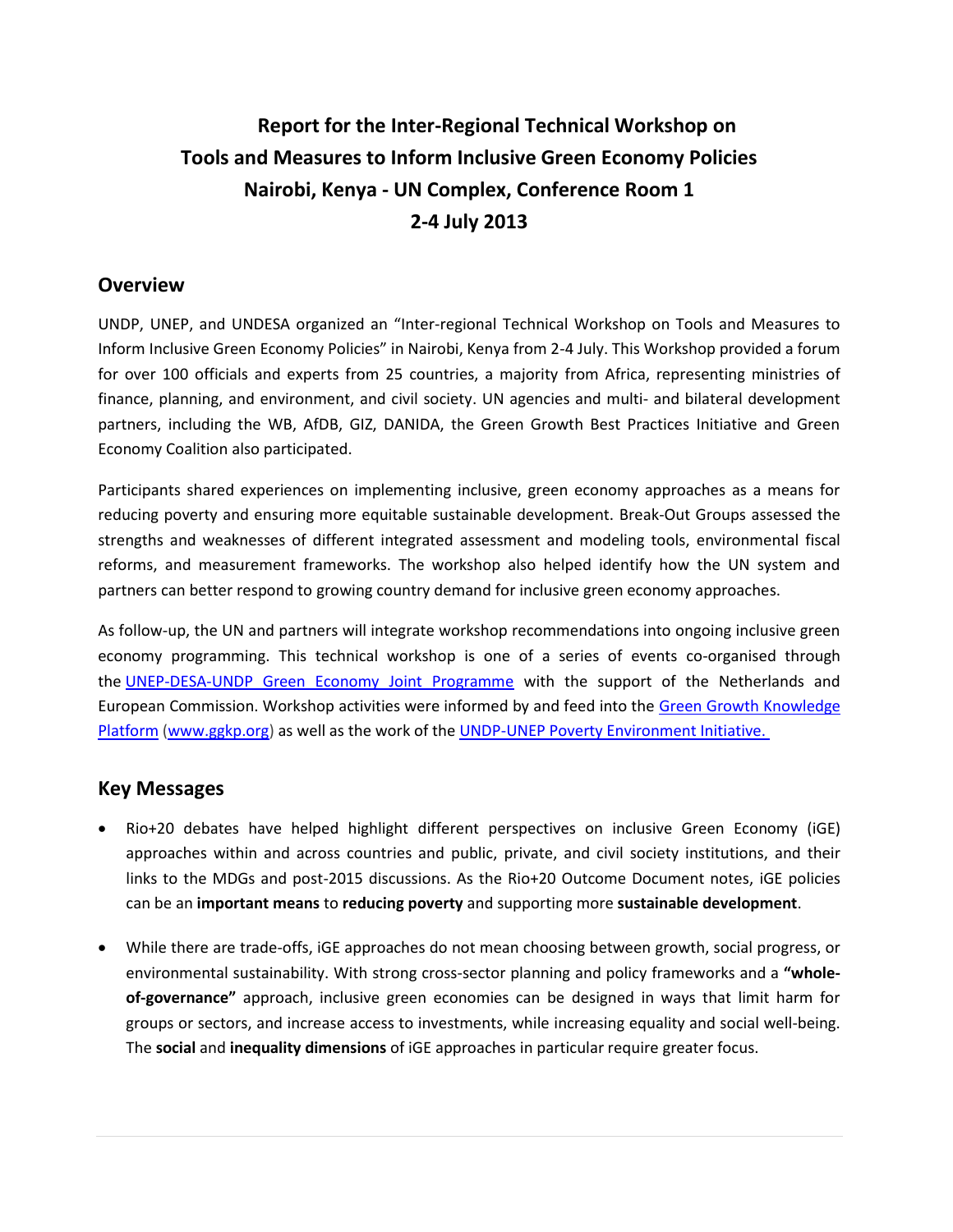- To ensure that the design and implementation of integrated iGE approaches are informed by the most relevant information, **decision-makers** and partners from **civil society** and the **private sector** require access to and understanding of a more advanced yet practical set of policy tools, measures and methodologies that can be adapted and respond to the needs of different country contexts.
- Country contexts differ widely with respect to development starting points and priorities; political will and stability; institutional capacities; technical, financial, and natural resources; economic structure and position within regional and global markets, etc. Depending on these needs and other factors, there can be many **different sustainable development pathways** and **iGE tools** to support them.
- The Rio+20 Outcome Document recognizes these needs and encourages UN agencies and partners to help respond to country demand by coordinating information on iGE tools and good practices. These can be divided into closely-linked sets of decision-making tools, policy instruments, measurement frameworks, and broader inclusive stakeholder consultation and capacity development tools:
	- **Integrated decision-making tools** to assess cross-sectoral social, environmental, and economic synergies and trade-offs over the medium and long-term. These include long-term macroeconomic models, e.g. Threshhold-21, Computable General Equilibrium, Systems Dynamics, Cost Benefit Analysis, as well as integrated diagnostics, e.g. Strategic Environmental Assessments, Poverty Social Impact Analysis, MDG Simulations, and Labour Market and Economic Assessments.
	- Policy instruments to encourage a shift to iGE approaches that consider impacts on different sectors and groups, including women, youth, and indigenous peoples. These include environmental fiscal reform, public climate and environmental expenditure reviews, social protection, including public works programmes, micro-credit, adaptive social protection and conditional cash transfers, public-private partnerships, and green employment and trade policies.
	- **Measurement frameworks** to inform, advocate and assess progress towards iGE objectives, with links to the emerging post-2015 framework and SDGs. These include the UN System of Environmental-Economic Accounting (SEEA) and the Wealth Accounting and Valuation of Ecosystem Services (WAVES) programme, composite indices, such as the Multi-dimensional Poverty Index (MPI), and a range of indicators, statistics and quantitative and qualitative data.
	- **Inclusive Capacity Development approaches** to ensure that policies and inter-ministerial and public-private partnerships are informed by stakeholder knowledge and needs, to address political economy issues, and to strengthen governance and institutional capacities needed to better apply the iGE tools outlined above. These include stakeholder engagement techniques, and capacity assessments and programmes, e.g. Institutional Context Analysis and Collaborative Capacities.
- For these tools, policy instruments, and measures to be effective, they must be applied and institutionalized across the larger national policy and budgeting cycle. iGE approaches rely on a combination of tools and policy instruments - there is **no one-size-fits-all iGE toolkit**. National decision-makers can select and adapt from the full range of tools and policy instruments available.
- To help inform the selection of iGE tools, the UN system and partners will continue to facilitate **knowledge platforms**, **toolkits**, and **South-South learning** events such as this Technical Workshop. UN Country Teams and partners will also support broader country-led iGE initiatives to reduce poverty and maximize social, environmental, and economic benefits over the medium- and longer-term.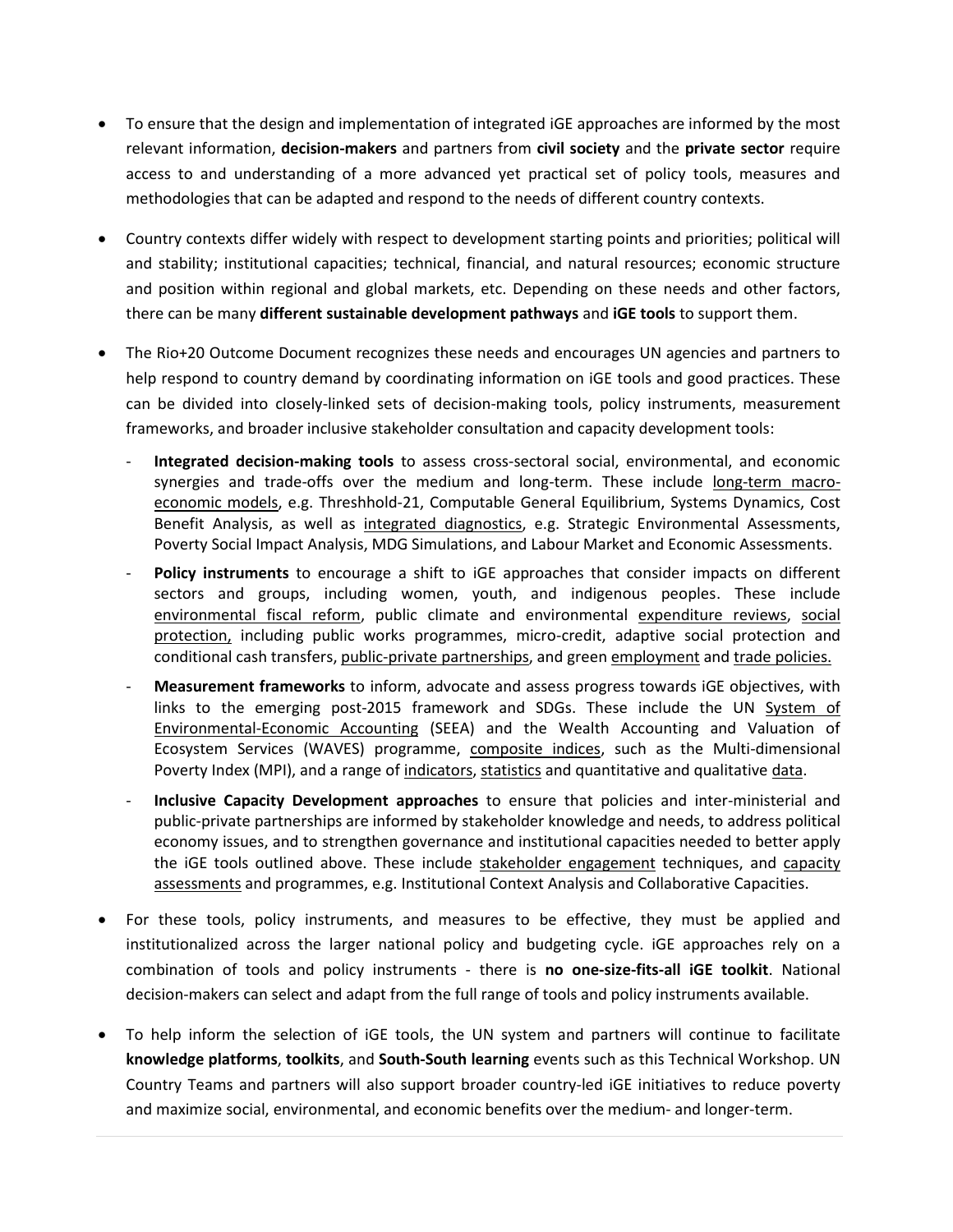## **Session Summaries**

The three-day Technical Workshop comprised a combination of panel presentations, plenary discussions, and break-out working groups.

Day 1 included Opening Remarks, Workshop Objectives, and interactive sessions on: the Global and National iGE Context; an Overview of Inclusive Green Economy Tools and Measures; Long-term Planning Tools; and Environmental Fiscal Reform. Day 2 focused on National Implementation of iGE Approaches; Integrated Social, Economic and Environmental Assessments; Measurement Frameworks; and in-depth Break-out Groups Discussions of all Tools and Measures covered by Day 1 and Day 2. Day 3 focused on implications and next steps for responding to country demand and priorities for iGE programming.

Summaries of each session's key points, plenary discussion, and implications for iGE approaches follow. Session presentations are available online. Break-out group reports are included as annex.

## **Day 1 Sessions**

# **Session 1. Context Setting: from Global to National and Back**

Guiding questions for this session included:

- What are the implications of Rio+20 preparations, including National Reports and the Outcome Document on inclusive green economy approaches sustainable development and poverty eradication?
- **What links to MDGs, post-2015 and the SDGs?**
- What post-Rio global, regional and national follow-up activities are under way?
- How can these support decision-makers to plan green economy initiatives?
- What are the links tools and measures?

#### **Key points from presentations**

The series of UN Sustainable Development Conferences including Rio+20 have set clear principles for integrating the social, environmental and economic strands of development, including through **inclusive green economy** and **green growth approaches**.

Pushing to achieve the **MDGs** and **transitioning to the post-2015 framework** and **SDGs** requires deeper transitions to more resource-efficient, resilient forms of growth that bring multiple social, economic, and environmental benefits.

The following important design and implementation lessons can be learned from the MDGs:

- engaging all stakeholders from initial stages of goal, target, and indicator setting, as well as diagnostics, planning, financing and implementation;
- **Fall flexibility for countries to customise and define the goals based on needs;**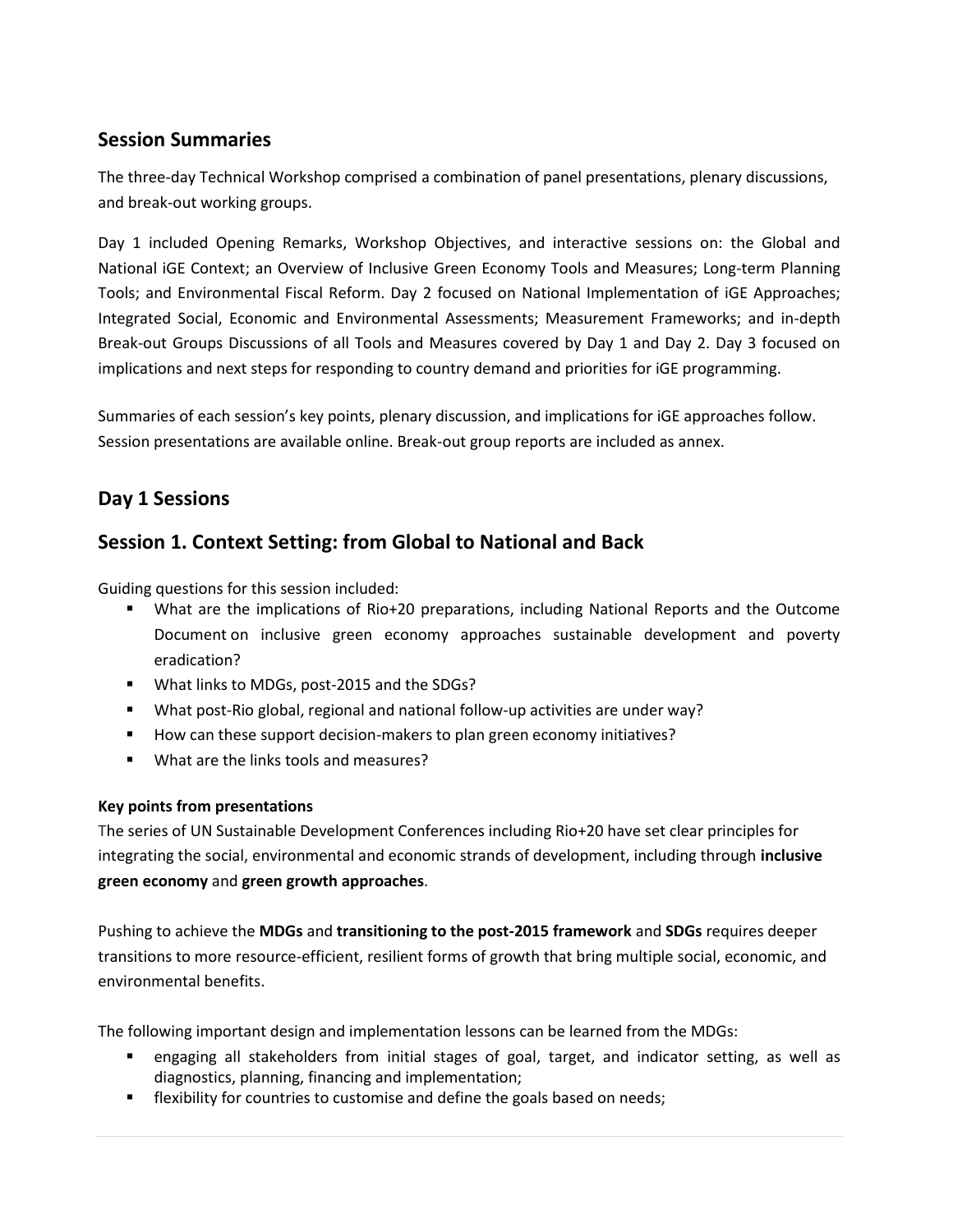- anchoring activities in national development plans, policies, legislation and budgeting;
- **P** putting in place a robust monitoring and evaluation mechanism;
- ensuring periodic reviews at global level and national level;
- maintaining momentum with advocacy, capacity development, and political champions.
- Data and evidence for planning is crucial. Use of proxy indicators is important, but should be used with caution. Measurements cannot be accurate if disparities are not measured.

There is a need for iGE approaches to address the quality of growth and the efficiency with which growth is translated into poverty eradication. This in turn requires addressing trade-offs and adapting and monitoring the use of iGE tools at different national and sub-national levels.

#### **Questions/Comments/Observations**

Participants highlighted the importance of using data in the planning process, while being aware of the shortcomings of proxies, and the need to explore more cost effective data collection.

Emphasis was placed on the need for equitable and inclusive GE processes, including integration of gender equality and women's empowerment principles, youth and other groups.

Participants also discussed the importance of addressing trade-offs, and the role of existing programmes which main not be GE-branded but share objectives, e.g. MDGS, and PEI.

### **Session 2. Overview of Inclusive Green Economy Tools, Measures, and Initiatives**

Presentations for this session focused on the following sub-topics:

- Diagnostic and decision-making tools for integrated assessments;
- **Policy Instruments for environmental fiscal reform, and related green innovation, industrial,** employment policy and social protection instruments;
- **Financing tools;**
- **Inclusive stakeholder engagement and related capacity development tools, including Institutional** Context Analysis; and
- Measurement frameworks, data and indices used to inform diagnostics, M&E, advocacy.

#### **Key points from the presentations**

iGE approaches reflect a steady **evolution of development thinking** and **experience**, including on iGE tools and related environmental legislation.

For iGE tools, policy instruments, and measures to be effective, they must be applied and institutionalized across the larger national policy and budgeting cycle. iGE tools help ensure **shifts in public and private development investments** in ways that lead to multiple social, environmental, and economic benefits.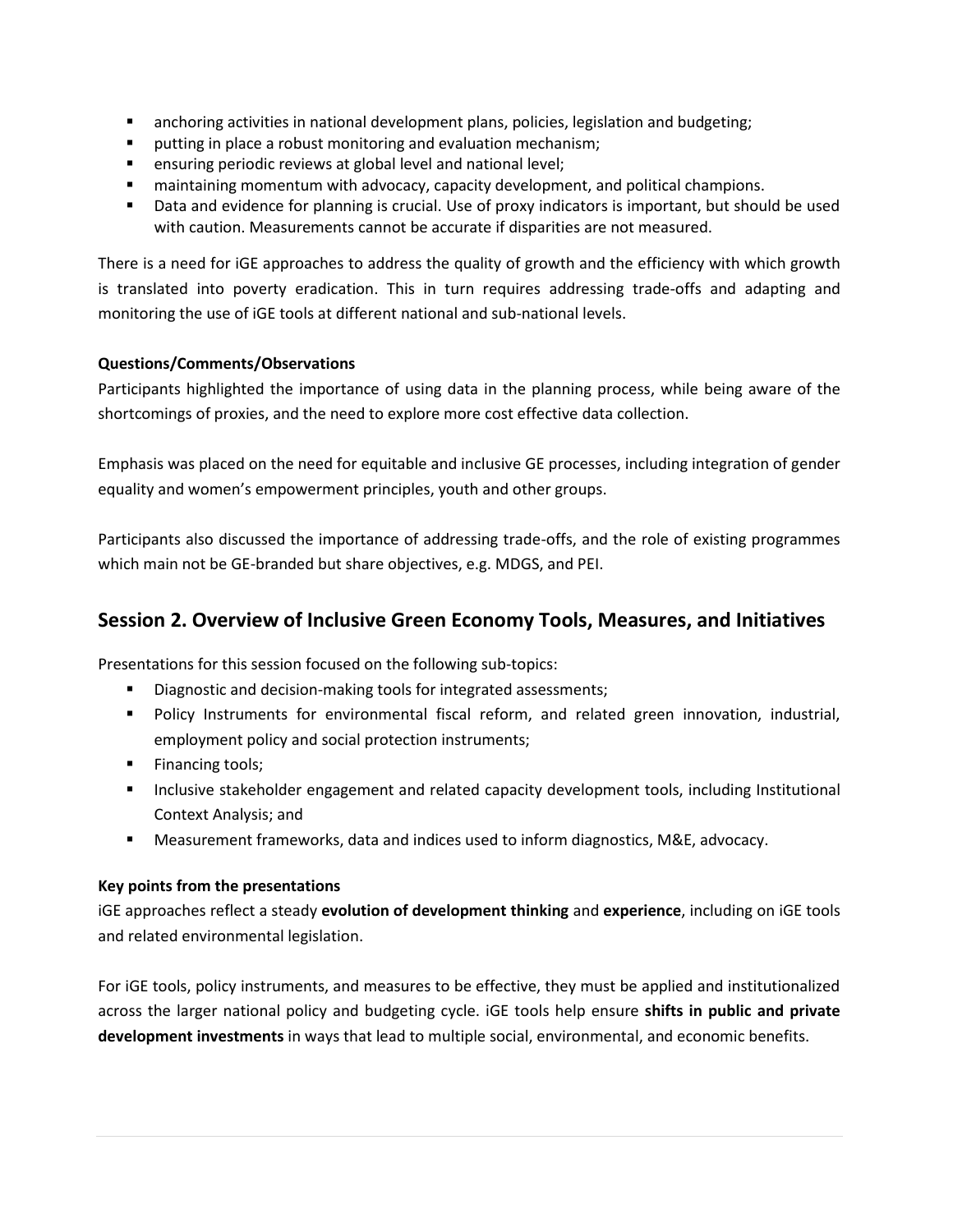Decision-makers can select and adapt from a range of iGE tools and policy instruments. At the same time, there is no one-size-fits-all iGE template, and no single tool or model can ensure iGE transitions if used in siloed approaches. Issues of political economy, capacity development, coordination and partnerships with private sector and civil society are just as important as the tools targeted by this workshop.

To ensure a greater impact across the social, environmental and economy strands of sustainable development, policies must be informed by an assessment of impacts across sectors and groups over the medium and longer-term, including synergies and options to address policy trade-offs.

Innovative partnerships were highlighted, including those facilitated by the Green Economy Coalition.

#### **Questions/Comments/Observations**

Greater awareness-raising and capacity development is needed to ensure that national experts, government and academic institutions have access to a broader range of iGE tools.

iGE interventions must be flexible so that they can meet the sometimes changing needs and priorities of government and other stakeholders, while at the same time maintaining long-term focus on shifting public and private investments in ways that bring multiple social, environmental, and economic benefits.

Participants also exchanged information on good practices. These included Pakistan's support for an initial set of institutions with a mandate on pubic capacity building. The use of online learning was also encouraged, including the UNEP/UNITAR course is iGE approaches.

# **Session 3. Integrated Decision-making tools - Long-term planning models: Synergies and trade-offs across social, environmental and economy strands of SD**

Guiding questions and sub-topics for this session included:

- Long-term planning tools and models (Threshold-21, Computable General Equilibrium models (CGE), climate change vulnerability assessments, marginal abatement cost curves, cost-benefit analysis types): how to identify and address synergies and trade-offs across social, environmental and economy strands of SD;
- **What do these models produce?**
- How are they applied and at what scale, strengths, weaknesses/limitations?
- How do they link to ongoing iGE and poverty-environment mainstreaming initiatives?

#### **Key points from the presentations**

Sustainable development challenges do not always have simple solutions. Consequently there is need for a multiplicity of models; policy cannot be reduced to one model due to varying needs.

Modeling tools are useful in identifying synergies and helping address trade-offs resulting from different policies and investments across sectors and population groups over the medium and longer-term.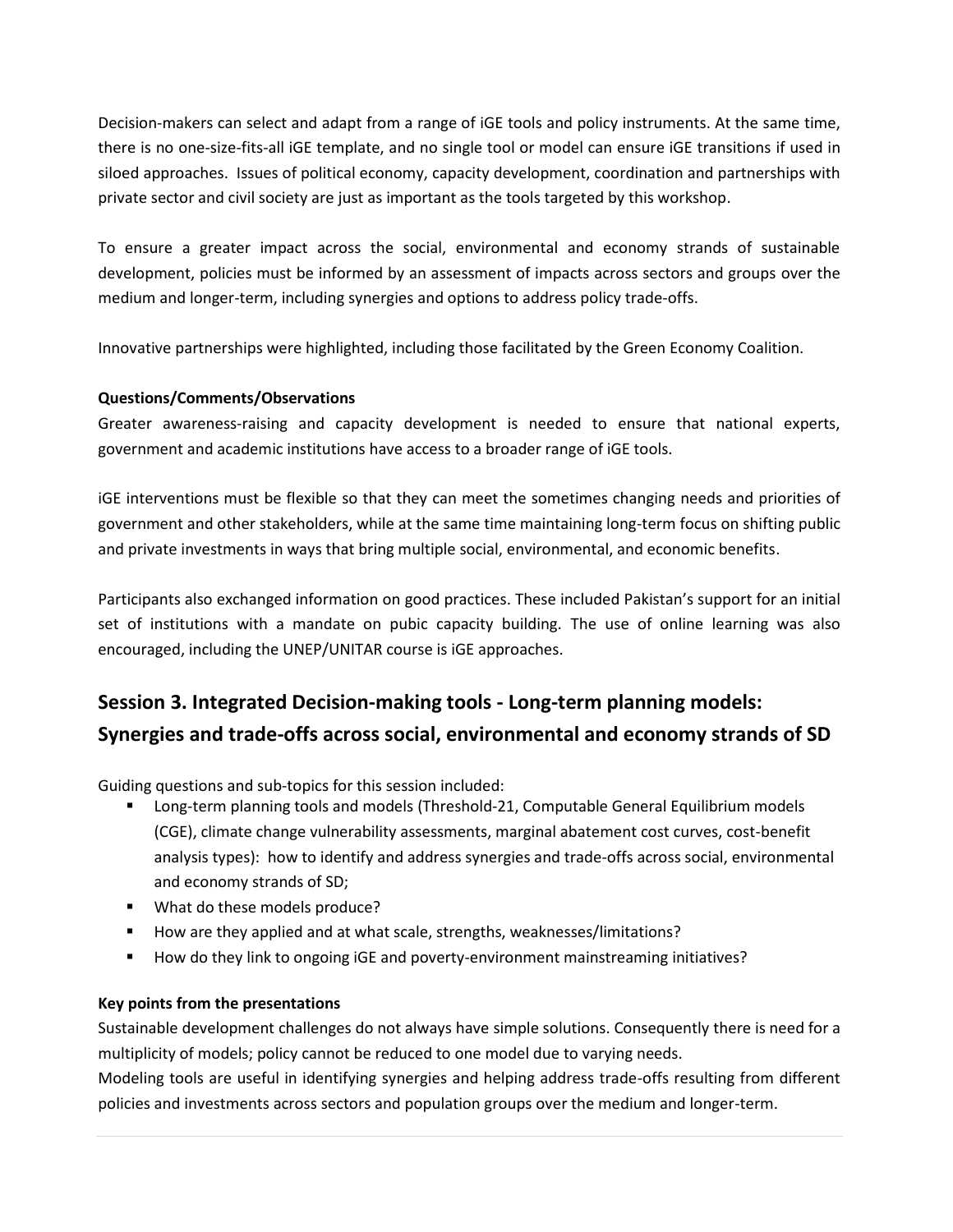Depending on country context, policy-makers can select from and adapt a range of long-term modeling tools including: Threshold-21, Computable General Equilibrium models (CGE), climate change vulnerability assessments, marginal abatement cost curves, and cost-benefit analysis types.

Threshold 21 and similar tools can help break sector barriers and promote dialogue among stakeholders so all can see and appreciate the outcomes of various development paths. In Kenya, Threshold 21 was customised to focus on climate change impacts, and adaptation and mitigation measures.

Long-term diagnostics, including economy-wide modelling require rigorous data, training on it use and regular application and mapping of poverty and inequality outcomes over the medium term.

Cost benefit analysis can be used to assess the costs of inaction on various natural resource management issues, e.g. the use of pesticides and other chemicals. Such tools also require strong political to ensure that the results of the analysis is followed up through revised policies and financing.

#### **Questions/Comments/Observations**

Participants recognized that the choice of modeling tools must include practical considerations about the skills, time, and financial resources required especially vis a vis other iGE priorities.

The issue of costs and foreign direct investment was highlighted with examples, including water in the Niger Delta, where investors have raised concerns over some of the costs required by the government.

Three Threshold-21 models are being adapted to different country contexts used through ECOWAS each taking about six months to conduct the initial training and analysis.

The need for continued UN-wide collaboration and support for iGE diagnostic tools and approaches across institutions, countries and regions was also highlighted by participants.

# **Session 4. Policy Instruments – Environmental fiscal reform:**

### **Removing barriers, creating incentives, addressing social trade-offs**

Guiding questions for this session included:

- How can fiscal policies influence the planning and implementation of inclusive green economy approaches?
- What are the implications of different fiscal reform options for subsidies and taxes; cost recovery through fees and charges; and pollution charges?
- Which successful experiences exist with reforms of economically distorting, environmentally harmful or socially ineffective subsidies?
- How to address the trade-offs of fiscal reforms for different groups and sectors?
- What is the role of Public Climate, Environmental and related Expenditure Reviews?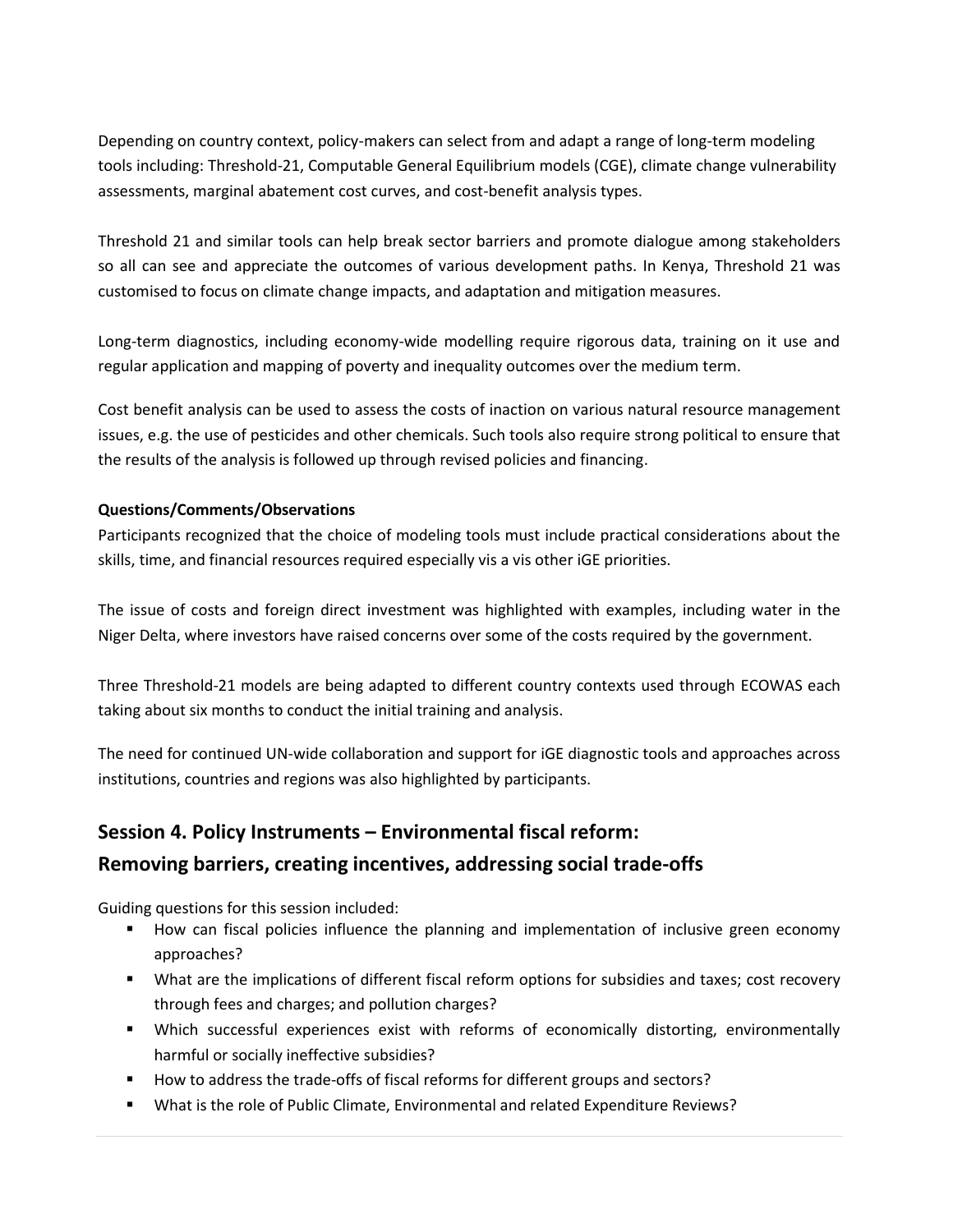#### **Key points from the presentations**

iGE approaches should consider the incentives for public and private development investments in ways that increase multiple social, environmental and economic benefits over the medium and longer-ter.

Fiscal reform represents a key aspect of addressing incentives systems, and tools such as Public Climate and Environmental Expenditure and Institutional Reviews can support such reforms.

This work should be linked to broader poverty reduction and sustainable growth strategies that prioritize pro-poor budget initiatives, improve cross-sector linkages, use a standard way of measuring environmental expenditures and focuses on reducing internal expenditure on environment.

Dependency on external resources needs to be reduced, while iGE expenditures need to be better internalized through more efficient use of resources. For example, combating deforestation could be supported by showing how much revenue and livelihoods can be saved with proper forest management and can be funded through the collection of user and polluter fees and royalties.

The removal of fuel and other subsidies could bring about unexpected social, environmental and economic consequences brings about both positive and negative consequences. The impact of such interventions should be assessed beforehand as was done through the LEAP programme in Ghana.

Expenditure reviews can help identify current levels of annual public investment on environment-linked areas across public policy and assess the degree to which they sufficient, targeted, and efficient.

Review findings can be used to strengthen linkages between cross-sector iGE policies and their financing, as well as clarify national and sub-national budgeting processes. They can also provide evidence to justify additional investments, including for the use of various iGE tools and measurement systems. Many countries need to adapt a standard way of measuring environmental expenditure.

#### **Questions/Comments/Observations**

Ghana shared how it balanced interventions in the energy sector to phase out subsidies in fuel by shifting its focus to other sectors and adopting polices to make up for fuel usage, e.g. feed-in-tarriffs.

Countries commented on the need for a holistic SD vision for the next twenty or thirty years and the adoption of gradual reforms as much as possible, rather than reliance on "big bang" reforms. Within this context, public resource priorities should focus on people's well-being while reducing externalities.

Participants also highlighted the need to involve the informal sector and civil society in fiscal and related iGE reform activities, as well as political champions to extend reforms beyond each electoral cycles.

This work can also be strengthened through a focus on issues of political economy and stakeholder coordination including through tools such as Institutional Context Analysis and Collaborative Capacities.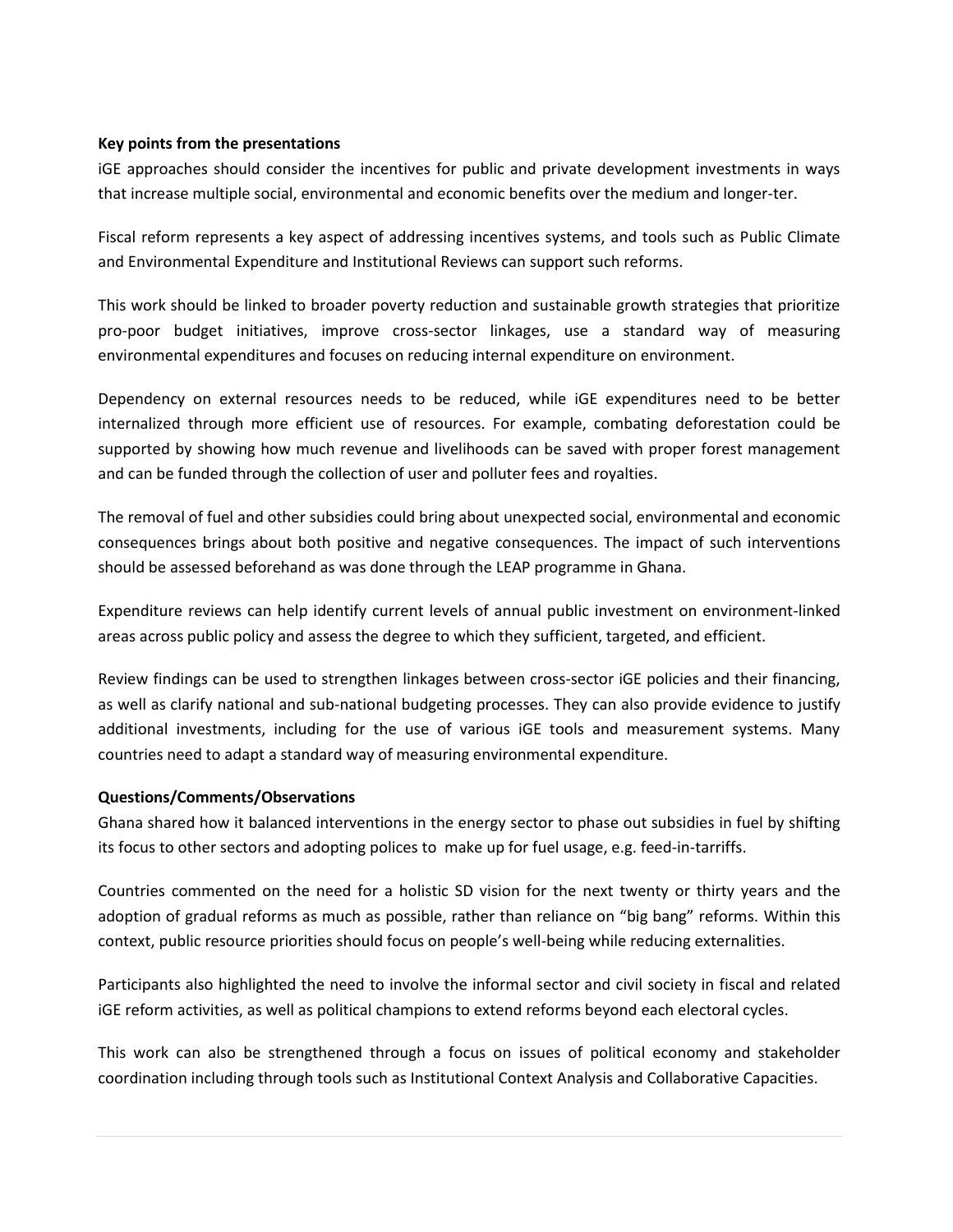# **Day 2 Sessions**

### **Session 5. Inclusive Green Economy Approaches: National Implementation**

iGE country experiences and case studies were presented by Bangladesh, Mauritius, and Ethiopia.

Guiding questions for this session included:

- What are the opportunities for inclusive green economy approaches, including links to poverty reduction strategies and issues of social equity?
- What has been the experience of different countries in formulating strategies, plans and policies for socially inclusive, low carbon, natural resource efficient economy?
- What are the capacities critical to support inclusive green economy initiatives?
- Where can market mechanisms support equitable, inclusive, sustainable development, and where do they not have a role?

The full country presentations are available online with other Workshop resources.

National frameworks such as the National Social Development Strategy in Bangladesh incorporate iGE approaches as a means of achieving sustainable development and eradicating poverty. These frameworks can shift public and private investment in such areas as renewable energy and sustainable agriculture, while halting degradation of urban environments, and strengthening social security and protection.

Some Small Island Developing States and other countries face a variety of iGE implementation challenges including climate change and natural disasters, low resource bases, and externally-driven tourism trends.

National iGE strategies need to align with Constitutions and relevant environmental and development policy, as Ethiopia's CGRE strategy does, which also aims to reduce net GHG emissions to zero.

#### **Questions/Comments/Observations**

Participants and presenters highlighted the need to engage with ministries of finance as part of broader efforts to cost, prioritize and finance iGE policy options, while address tradeoffs and synergies.

In addition to addressing social impacts of iGE approaches, participants highlighted the need to consider also the impact of different investment scenarios on growth and trade.

The need to strengthen public-private partnerships was highlighted, including through policy debates.

Participants also recognized the need to engage other stakeholder groups including women, youth and indigenous groups as part of iGE policy design, implementation, monitoring and evaluation.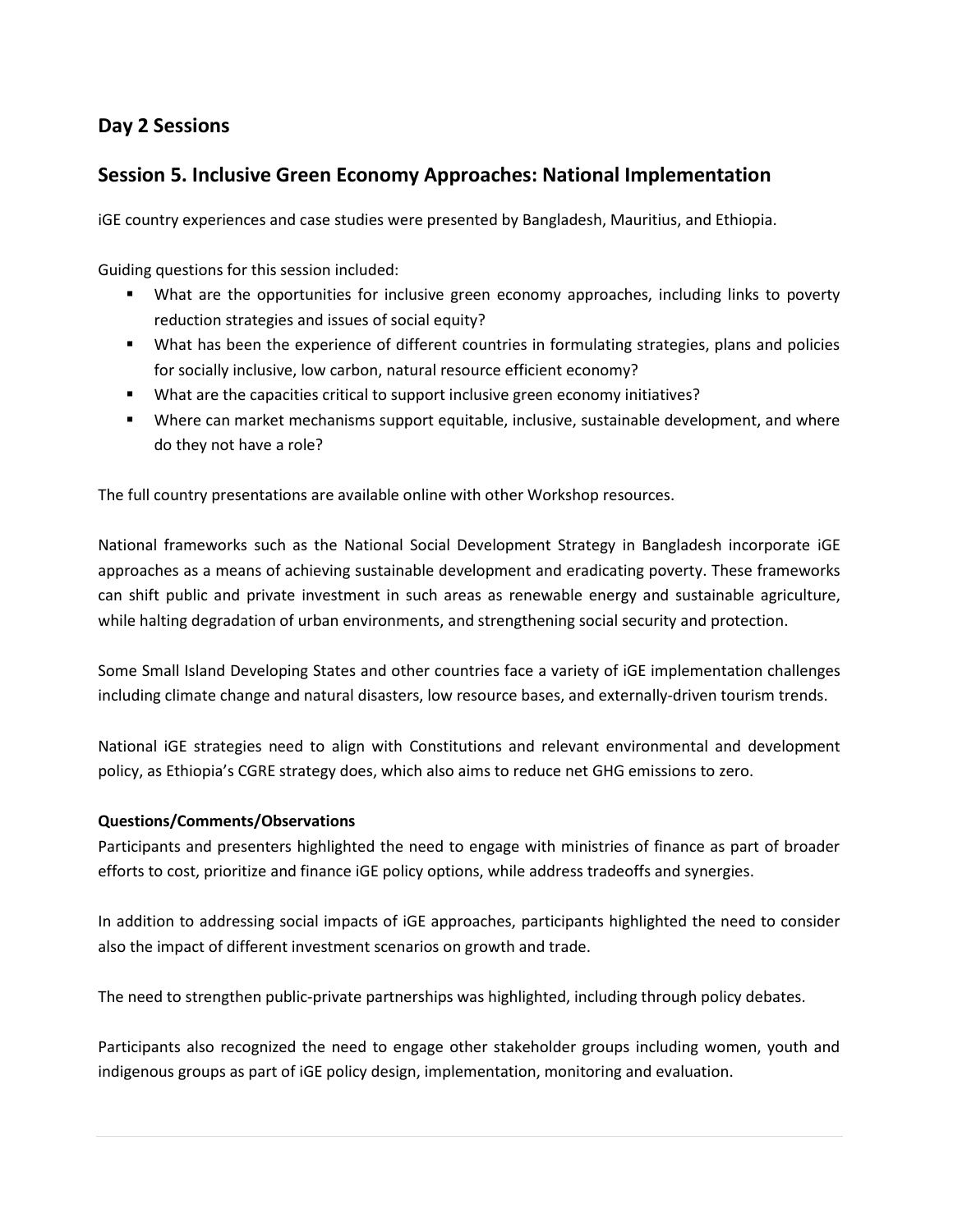### **Session 6. Integrated social, economic and environmental assessments**

This session focused on the following integrated assessments: Strategic Environmental Assessments, Poverty Social Impact Analysis, MDG Simulations, and Labour Market and Economic Assessments.

Guiding questions for this session included:

- **What do these assessments produce?**
- How are they applied and at what scale, strengths, weaknesses/limitations?
- How do they link to ongoing iGE and poverty-environment mainstreaming initiatives?

#### **Key points from the presentations**

The session presentations highlighted how a combination of integrated social, economic and environmental assessments can strengthen and inform iGE approaches across different country contexts.

Integrated assessments can help to identify synergies and trade-offs across sectors and population groups depending on different policy and investment scenarios over the short-, medium and longer term.

They are particularly important for ensuring that iGE approaches are pro-poor and respond to the needs and knowledge of women, youth, indigenous peoples and marginalized groups.

Theses assessments can be used at macro, intersectoral, sectoral, community and household levels to identify the links between drivers of poverty, inequality, environmental degradation, growth and the iGE policy options that directly and indirectly influence countries' SD trajectories.

Some of these policy options include benefit-sharing, strengthened social protection and public services, and a retargeting and more efficient use of public resources, both domestic and ODA, as well as shifting of fiscal and related incentives to shift private investments in ways more conducive to iGE objectives.

#### **Questions/Comments/Observations**

Session discussions highlighted the need to institutionalize the use of such assessments as part of national policy and budget processes to ensure their more consistent application.

Several countries in the region and beyond already are using a variety of integrated assessments. Participants recognized the need to share these experiences more widely.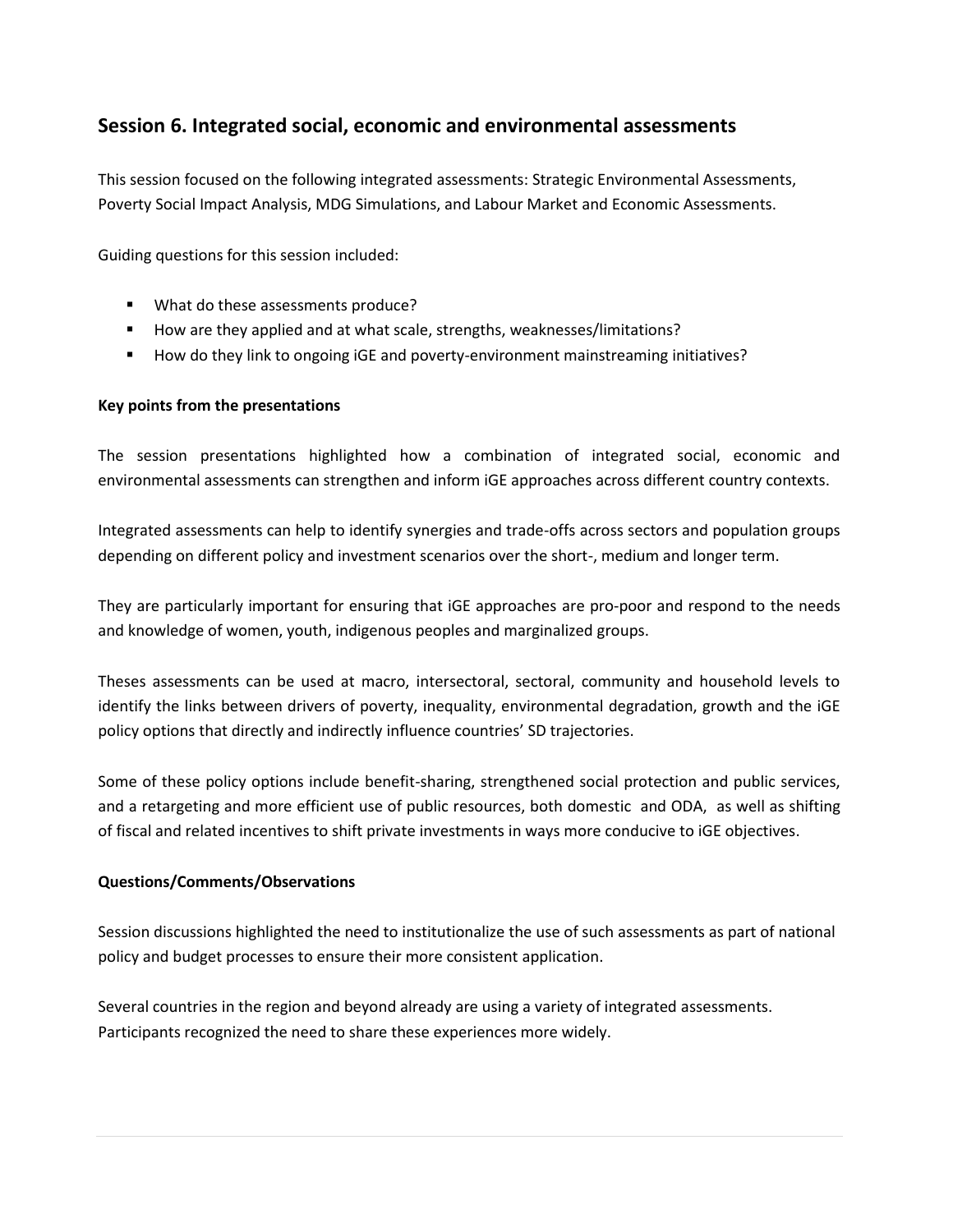# **Session 7. Measurement frameworks:**

# **Going beyond GDP to include Social and Environmental Dimensions**

Guiding questions and sub-topics for this session included:

- What measurement frameworks are needed to inform, track, and assess inclusive green economy approaches?
- What are their strengths, weaknesses/limitations, and links to GE/PE work.
- What is the role of the System of Environmental-Economic Accounting (SEEA) to support iGE policymaking in a country? How can the WB-led WAVES programme support these efforts?
- **What examples are there of "going beyond GNP" to capture the social, environmental, and** economy aspects of inclusive green economy, including UNEP Green Economy Indicators, Multidimensional poverty indicators, and the PEI Results-Framework?

#### **Key points from the presentations**

Data, statistics, natural accounts, indices and composite indices are key to raising awareness, advocating, incentivizing, monitoring and evaluating more transparent and accountable iGE policies over the short, medium and longer-term. They are essential to diagnostics to help identify and respond to trade-offs in iGE transitions, including for vulnerable and marginalized groups.

Institutional capacities and resources to establish these iGE measurement systems require strengthening. SEEA represents an established framework and foundation for standardized accounts directly relevant to the iGE tools and policy instruments addressed by this Workshop. Greater advocacy and capacity development is needed in every country to adapt and implement SEEA.

Wealth Accounting and the Valuation of Ecosystem Services (WAVES) aims to support SEEA implementation and promote sustainable development by ensuring that national accounts used to measure and plan for growth include the value of natural resources.

iGE transitions rely on a comprehensive system of measure that consider: 1) the state of iGE approaches (2) its integration in policymaking processes. The UNEP manual on GE indicators provides a step-by-step approach on how to delimit, classify and measure a green economy transformation.

iGE indicators can support decision makers to: 1) identify and prioritize problems and set the agenda for policy interventions; 2) identify possible intervention options; 3) estimate policies impacts across sectors before implementation, with a more marked focus on indicators for socio-economic impacts and wellbeing; and 4) monitor the performance of the interventions implemented.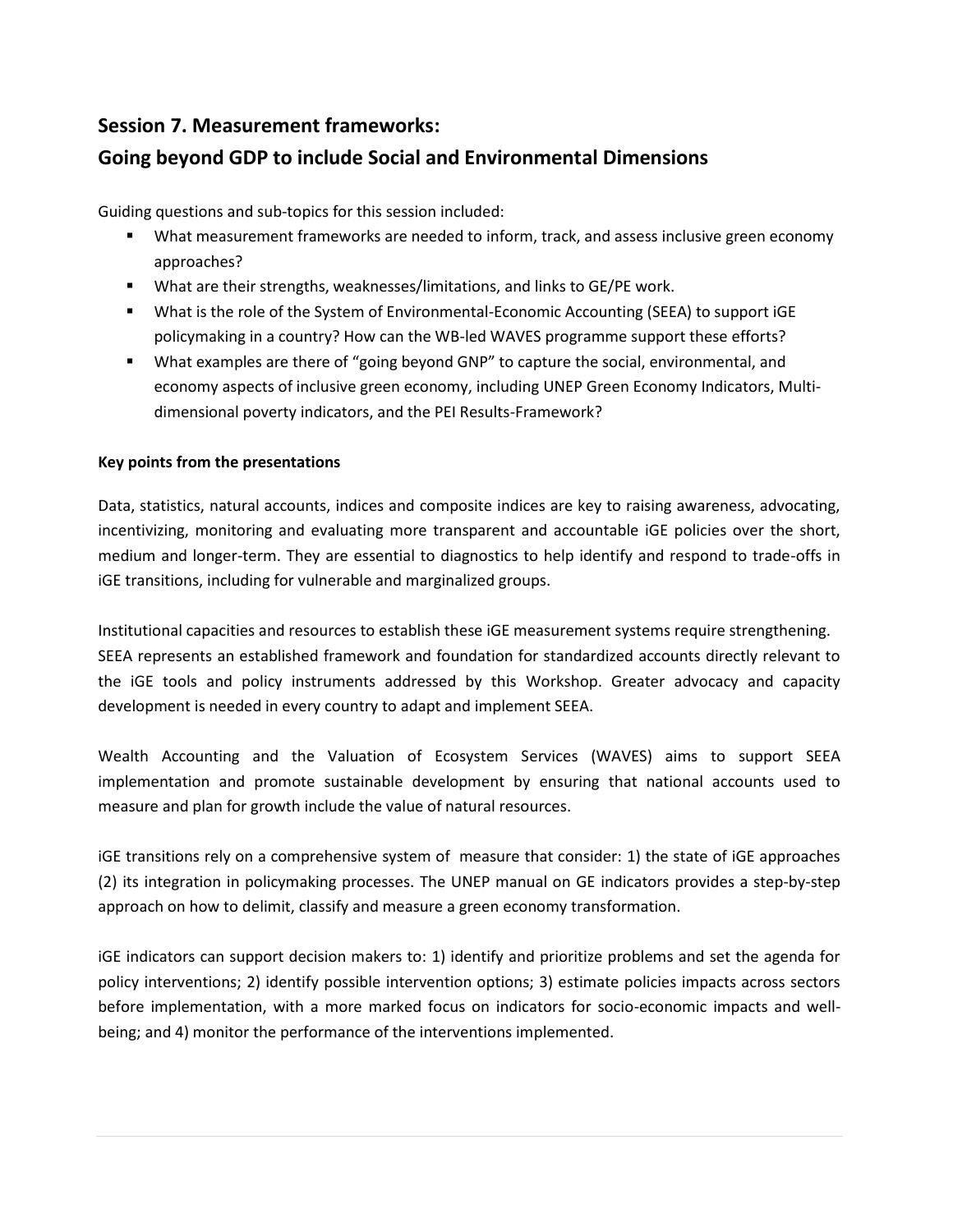The activities of PEI in Mauritius has shown the need to: improve M&E systems with strong PE indicators, regularly monitor the implementation of national strategies and track development progress, and take more timely action to revised development agenda and the policies needed to bring change.

#### **Questions/Comments/Observations**

Participants recognized the opportunity to learn from MDG experiences and apply them to iGE measurement efforts, including through implementation of SEEA and WAVES support.

In some instances, there are discrepancies between what is reported at the national and sub-national levels. For this reason better tools and accountability systems are needed to ensure correct reporting.

Participants recognized the challenges of data unavailability, use of outdated data, and lack of resources

The role of civil society groups in complementing government reporting was noted. This can encourage greater transparency. There is a need to build civil society capacities for such engagement.

Participants recognized the need to use multiple indicators and select the ones relevant to country context. They also noted the need for governance systems to strengthen iGE data collection and use.

### **Session 8. Break-Out Working Group Discussions**

At the end of Day 2 and beginning of Day 3, break-out group discussions were held on each set of tools presented on the first two days, with each group presenting their discussions on Day 3. These discussions were designed to: increase participants' understanding of the tools; share experiences; assess the strengths and weaknesses of different tools, policy instruments, and measurement frameworks; and identify opportunities for adapting tools and measures to support iGE approaches in each country context, including through the ongoing support of the UN system and multilateral and bilateral partners.

These working group break-out discussions have informed this report's key messages, as well as follow-up programming at the regional and country level including through the UNDP-DESA-UNEP Joint Programme on Green Economy, and the UNDP-UNEP Poverty Environment Initiative.

Partial informal notes from these working group break-out discussions are included as Annex.

Among the working group recommendations was a call to the UN and partners to continue to develop capacities and help inform the selection of iGE tools and measures through the facilitation of knowledge platforms, toolkits, and South-South learning events similar to this Technical Workshop.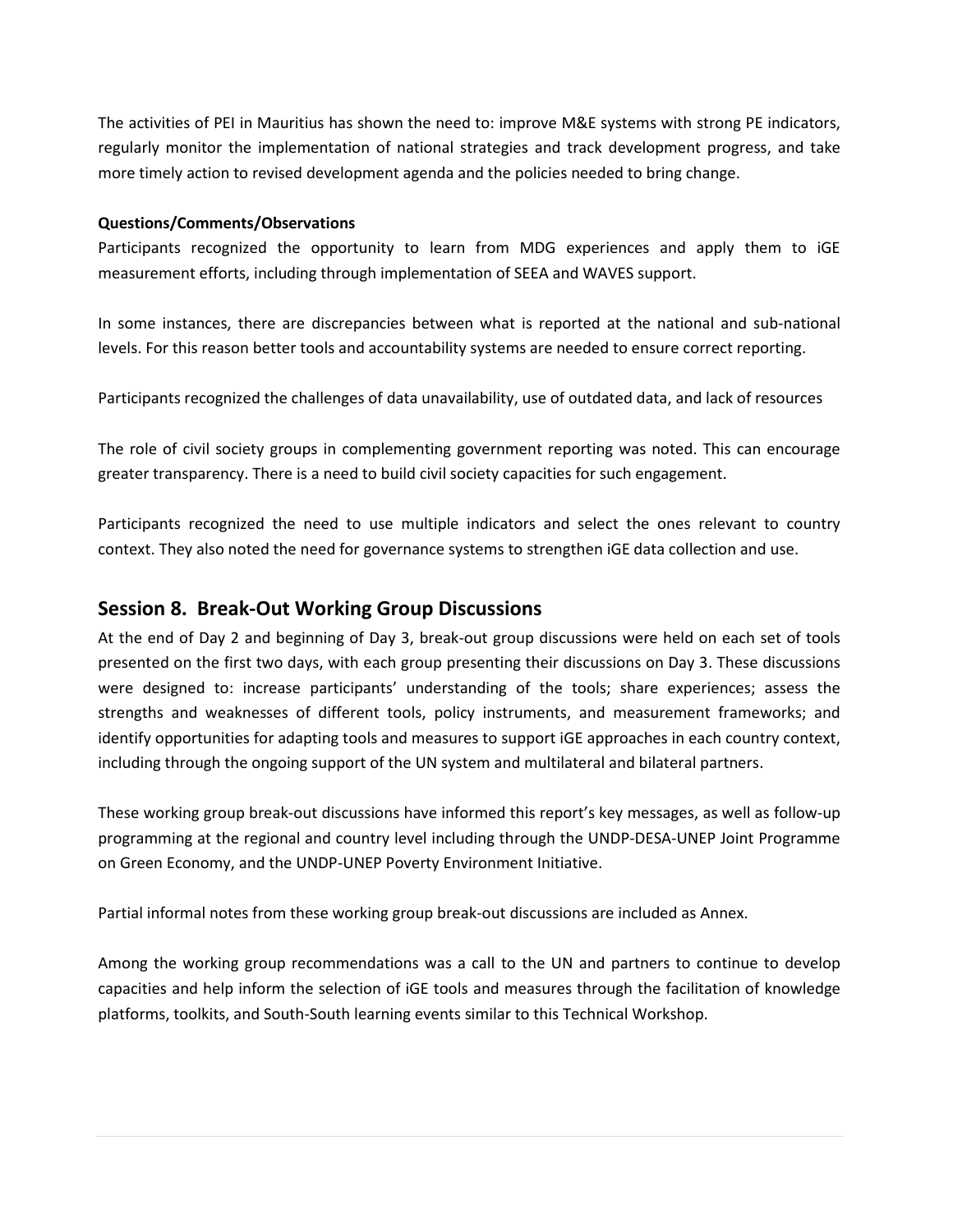#### **ANNEX – INFORMAL NOTES FROM GROUP DISCUSSIONS**

**Long-term Diagnostics Tools/Modeling**

**What is modeling?**

#### **Definitions:**

-Giving a coherent narrative to a specific scenario in order to understand a specific reality.

-A model is a representation of a system that allows for investigation of the properties of the system.

They are used to simplify a complex situation, by analyzing data to reach a certain conclusion. A model is therefore a tool for policy discussions. Negotiations are built on a background of the information received from such models.

#### **What are the common models being used to assess G.E?**

- CGE Model (Computable General Equilibrium)
- Input-output analysis
- Cost-benefit analysis
- T-21 Model

Two types of models:

-Existing models can be used to study the impacts of G.E policy in the different sectors.

-Existing models can be modified to analyze Green Economy, e.g. T-21 is a long existing model, but it has been modified to be able to analyze inclusive Green Economy policy options.

A G.E. model goes further than older models. For example, while the older models would stop at an increment to the GDP as result of a certain policy, a G.E model goes further to assess how this earning can be reinvested and what this would result in.

There is need to understand G.E. in a specific country context in order to know which model to apply G.E focuses on the interactions of all the sectors, energy, education, transport, employment. If you assess a specific sector only, it might appear as a cost, but further analysis of its long-term effect on the other sectors and GDP could show a benefit.

Complementarity of the models:

There is, however, complementarity between the models since each of them needs the others. There is not one that is complete all by itself. Each model has its own strengths and weaknesses but working together they can complement each other.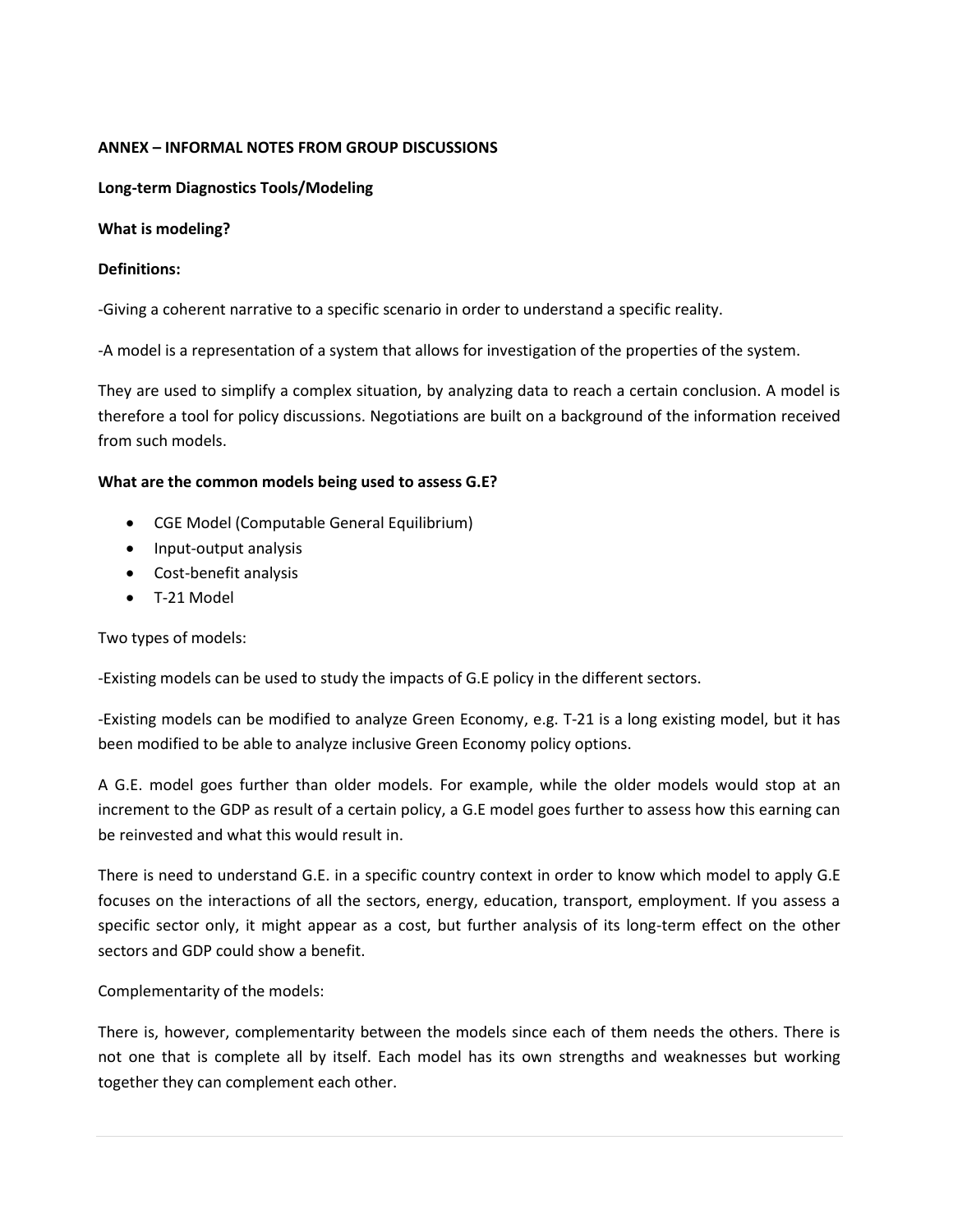The choice of model really depends on the green economy sectors that you want to assess. It could be T-21, CGE or Input–Output model. There is therefore no one champion model. It all depends on what you want to test.

There is need for an integrated assessment model that gives a cross-sector analysis by using different factors. In Costa Rica, 90% of energy comes from hydro-electricity; however, climate change and frequent droughts affect the rivers and then the power, hence energy sector. There is a cycle, in which different sectors affect each other.

#### **Difference between T-21 AND CGE**

T-21 is mostly macro. It takes a macro approach in data analysis. CGE takes a micro approach on a macro level, sought of bridging the gap between macro and micro.

Different models have different methodologies which brings strengths and weaknesses in the model.

#### **Data availability**

The data to be used depends on the model that is being used. It is context specific. Certain methodologies require more data than others. For example, T-21 requires data from many sectors, and this is mostly macro data, which may require a complex understanding.

When interpreting the model make you have to keep in mind which data was used to arrive to that conclusion.

#### **At what stage of planning process or policy making should we start using models?**

At every single step of the process. You need to use different models at different stages depending on the conclusion that you want to reach.

A practical application of this model would be to identify stakeholders in the particular field of interest, find a house in which to run this model, do the analysis, and acquire the results which you can then use in policymaking, or give it to the policy makers to use in planning. The overall interaction of the model must be economic social and environmental.

#### **Weaknesses of Models**

**Uncertainty** - Policy makers require numbers, which they use as evidence to base their policies on. However the models present a level of uncertainty that they may not be comfortable with. To counter this, you must have transparency in the numbers and the data used in the model.

**Relationship between models and politicians -** The problem encountered here is to get the politicians on board and to have them use the information derived from them to make policies.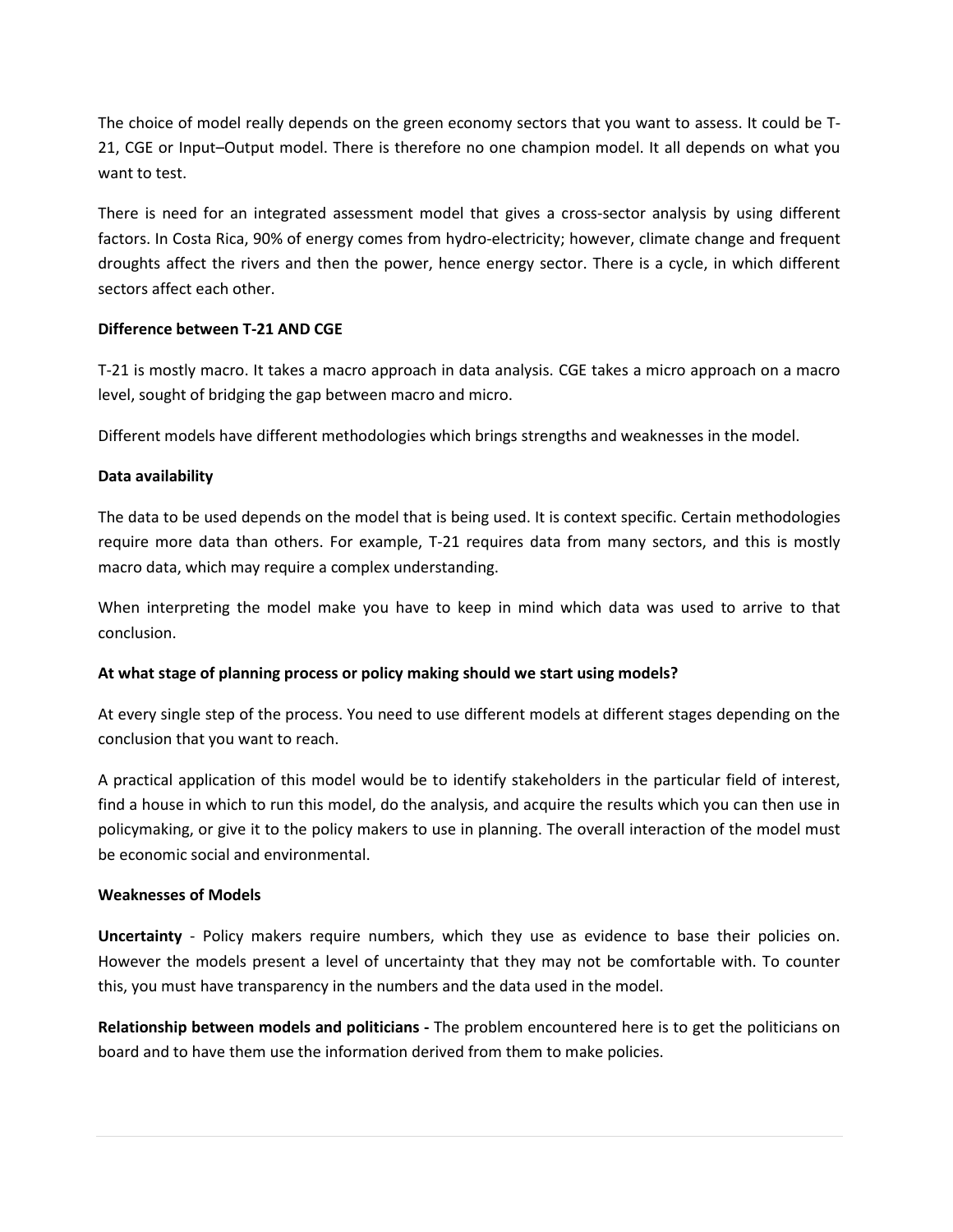Countering this is to strengthen institutional and individual capacities to use and work with the models. Make them own it and run it and work alongside them. Also separating the political seats with civil servant/technical posts based on expertise is important, e.g. currently in Kenya.

Capacity building is key as part of the introduction and use of new iGE tools and policies.

#### **What key elements should you consider when choosing a model?**

- Sector in which it is to be applied
- Type of analysis
- Key indicators
- Information you want to gather
- The data available
- The time it takes to implement the results of the model
- The ability of the software to continue in use long after the results have been achieved.

#### **Integrated Assessments Group**

#### **MEMBERS**

|    | <b>NAME</b>                 | <b>COUNTRY/ ORGANISATION</b> |
|----|-----------------------------|------------------------------|
| 1  | <b>PAUL MANDE</b>           | <b>BURKINA FASO</b>          |
| 2  | <b>NAAYIKE LAWIIIY</b>      | <b>BURUNDI</b>               |
| 3  | SANDRA AMANKWA              | <b>GHANA</b>                 |
| 4  | AHMED GISHARIP              | <b>SUDAN</b>                 |
| 5  | MOUSTAPHA KAMAL GUEYE       | <b>ILO</b>                   |
| 6  | <b>ISSIFI BOUREINA</b>      | <b>NIGER</b>                 |
| 7  | <b>USMAN IFTIKHAR</b>       | <b>UNDP</b>                  |
| 8  | <b>HAKIM AULAIAH</b>        | <b>YEMEN</b>                 |
| 9  | <b>CHARLES AVIS</b>         | PFI                          |
| 10 | <b>FAIZUL ISLAM</b>         | <b>BANGLADESH</b>            |
| 11 | <b>SARWAT CHOWDHURY</b>     | <b>BANGLADESH</b>            |
| 12 | <b>CHRISTINE OKAE ASARE</b> | <b>GHANA</b>                 |
|    |                             |                              |

Moderator: Moustapha Kamal Gueye; ILO

Rapporteur: Christine Okae Asare; Ghana

- 1) Clarifications about the tools, policy instruments and measures
	- A presentation was made on four tools, i.e. the SEA, MAMs, Economic instruments, and creation of Green Jobs. However, there are a vast number of other tools i.e. integrated tools and integrated assessment that have not been presented at this workshop, e.g. TWEB
	- It should be acknowledged that there are different scales of tools and there are different tools for different levels for. E.g. macro versus micro level tools.